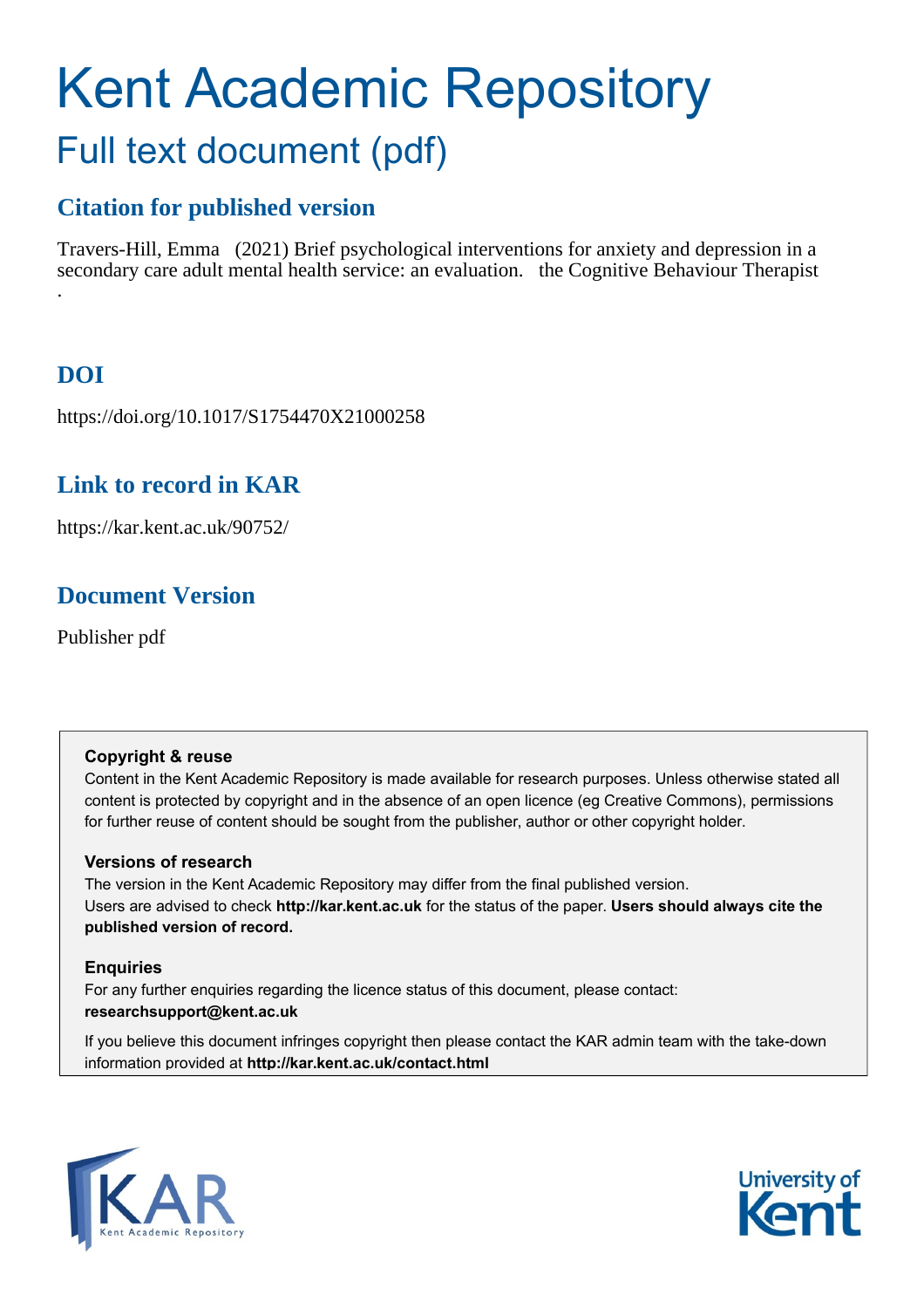

SERVICE MODELS, FORMS OF DELIVERY AND CULTURAL ADAPTATIONS OF CBT

### Brief psychological interventions for anxiety and depression in a secondary care adult mental health service: an evaluation

Kate Roberts $^{1\star}$ , Emma Travers-Hill $^{2.3\star}$ , Siân Coker $^1$ , Jordan Troup $^2$ , Stephanie Casey $^2$ , Katherine Parkin<sup>2</sup> and Youngsuk Kim<sup>2</sup>

1 Department of Clinical Psychology and Psychological Therapies, Norwich Medical School, University of East Anglia, Norwich NR4 7TJ, UK, <sup>2</sup>Cambridge Adult Locality Mental Health Team, Cambridgeshire and Peterborough NHS Foundation Trust, 37 Union House, Union Lane, Cambridge CB4 1PR, UK and <sup>3</sup>School of Psychology, University of Kent, Canterbury CT2 7FS, UK

\*Corresponding author. Email: [kate.roberts24@nhs.net;](mailto:kate.roberts24@nhs.net) [e.l.travers-hill@kent.ac.uk](mailto:e.l.travers-hill@kent.ac.uk)

(Received 20 March 2021; revised 1 August 2021; accepted 16 August 2021)

#### Abstract

Due to continuing pressures on the UK National Health Service's mental health services, there has been increased interest in the development of brief psychological interventions (BPIs). These interventions are usually defined as including selected components of established psychological interventions, delivered over fewer sessions, and by staff with less specialised training (paraprofessionals). Cognitive behavioural therapy (CBT)-based BPIs for anxiety and depression have been found to be helpful for clients with mild to moderate mental health problems. This project evaluates the introduction of BPIs for anxiety and depression in a secondary care adult mental health service, with clients experiencing moderate to severe mental health difficulties. The service developed CBT-based manuals for anxiety (anxiety management) and depression (behavioural activation) BPIs. The BPIs were delivered by mental health workers without core therapeutic training, who were offered training and group supervision by psychologists in the team. Measures of anxiety (GAD-7), depression (PHQ-9), wellbeing (SWEMWBS) and functioning (WSAS) were completed at the start and end of treatment. The data reported from a 2-year period suggest that BPIs are associated with reductions in symptoms of anxiety and low mood, and improvements in wellbeing and functioning. Whilst this is a small-scale initial evaluation, the results are promising for the potential benefit of BPIs for clients in secondary care settings. Given that this new way of working has possible additional benefits such as improving access to psychological treatment and cost-effectiveness, further research in the area is warranted and encouraged.

#### Key learning aims

- (1) To overview the current evidence for BPIs.
- (2) To outline a possible model for offering BPIs in secondary care.
- (3) To illustrate the potential positive effects of BPIs within a secondary care population.
- (4) To consider the need for future research and development of BPIs.

Keywords: anxiety; behavioural activation; brief psychological intervention; CBT; depression

#### Introduction

In recent years, there has been increased focus on mental health services providing more timely and cost-effective psychological interventions (e.g. NHS England, 2015). During this time, the

© The Author(s), 2021. Published by Cambridge University Press on behalf of the British Association for Behavioural and Cognitive Psychotherapies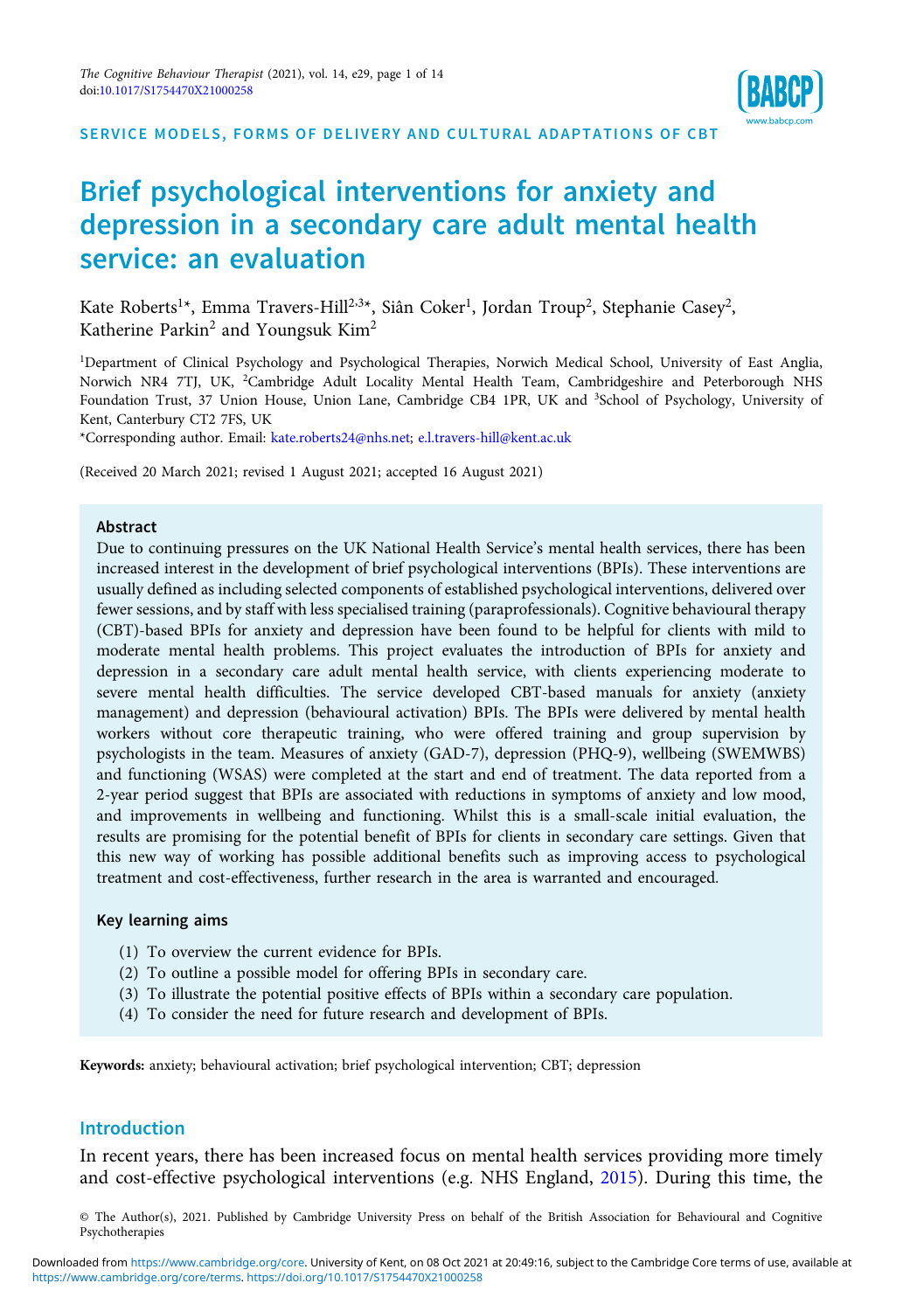percentage of adults accessing mental health services has also increased (NICE, 2017), and these pressures have led to services needing to find creative ways to meet the increasing demand. One of the biggest advancements in adult mental health care provision in England has been the development of Improving Access to Psychological Therapies (IAPT) in primary care. IAPT was developed as part of the roll-out of a stepped-care model to mental health in 2008, with a view to ensuring timely access to evidence-based psychological interventions for common mental health problems, thought to be better for both individuals and the economy, through facilitating return to work (Wakefield et al., 2020). Since the national roll-out of IAPT services, there has been increased research into, and evidence for, brief psychological interventions (BPIs).

BPIs are typically interventions that have the following key characteristics: (1) they include some of the key components of longer-term evidence-based psychological interventions, (2) they are brief in nature in that they are delivered over fewer sessions, and (3) they are designed to be delivered by staff with less specialised training (paraprofessionals). However, it should be noted that in the literature the phrase 'brief psychological interventions' has also been used when the intervention is delivered by professionals and not paraprofessionals (e.g. Sprong et al., 2021).

In terms of delivery intensity, Shafran et al. (2021) proposed that brief cognitive behavioural therapy (CBT) could be defined as either low intensity (utilising self-help materials, totalling ≤6 hours of contact time, being ≤30 minutes per session, and delivered by trained practitioners or supporters) or brief high intensity (based on the standard evidence-based intervention,  $\leq$ 50% contact time of the full intervention and delivered by a qualified mental health professional).

The BPI approach has been naturally evolving within clinical services in order to meet the high demand, therefore it is crucial to establish an evidence base for the effectiveness (e.g. Wright *et al.*, 2020), and develop relevant guidance for services to follow. BPIs are most commonly found in primary care services (e.g. Wakefield et al., 2020), some school settings (e.g. Michelson et al., 2020) or tailored to specific populations such as refugees (e.g. Graaff et al., 2020). However, recent studies have shown that BPIs can be effective in reducing symptomatology in secondary care services (e.g. Wright et al.,  $2020$ ), in reducing suicide risk in emergency departments (see synthesis by McCabe *et al.*, 2018), and for the treatment of eating disorders in non-underweight adult patients (Waller et al., 2018). During the global pandemic of COVID-19, BPIs were also delivered to health care staff (Morina, 2020) and an ultra-BPI (15–20 minute sessions) designed to be delivered to front-line nurses and the public (Ping et al., 2020).

BPIs are most frequently targeted at common mental health problems, notably anxiety and depression. The NICE guidelines for both anxiety (NICE, 2011) and depression (NICE, 2018) recommend CBT. CBT-based BPIs typically focus on behavioural change, for example behavioural activation for depression and graded exposure for anxiety.

Current research shows promising results for CBT-based BPIs. For example, the COBRA trial (Richards et al., 2016) indicated that behavioural activation delivered by junior mental health workers was no less effective than CBT delivered by psychological therapists, where both interventions were offered for 8-20 sessions. A meta-analysis (Cape et al., 2010) also found large effect sizes for brief CBT for anxiety  $(d = -1.06)$ , comparable to the effect sizes for longer-term treatment. Effect sizes for depression  $(d = -0.32)$  and mixed anxiety and depression  $(d = -0.21)$  were much smaller, although still showed an improvement compared with treatment as usual.

Research also indicates that relatively brief training (15 hours) can significantly improve competence and confidence in non-psychologists delivering brief CBT interventions (Armstrong et al., 2009). These findings make CBT-based BPIs an appealing option for improving access to psychological treatment in a cost-effective manner. However, this research has mostly been conducted in primary care settings, usually excluding clients with more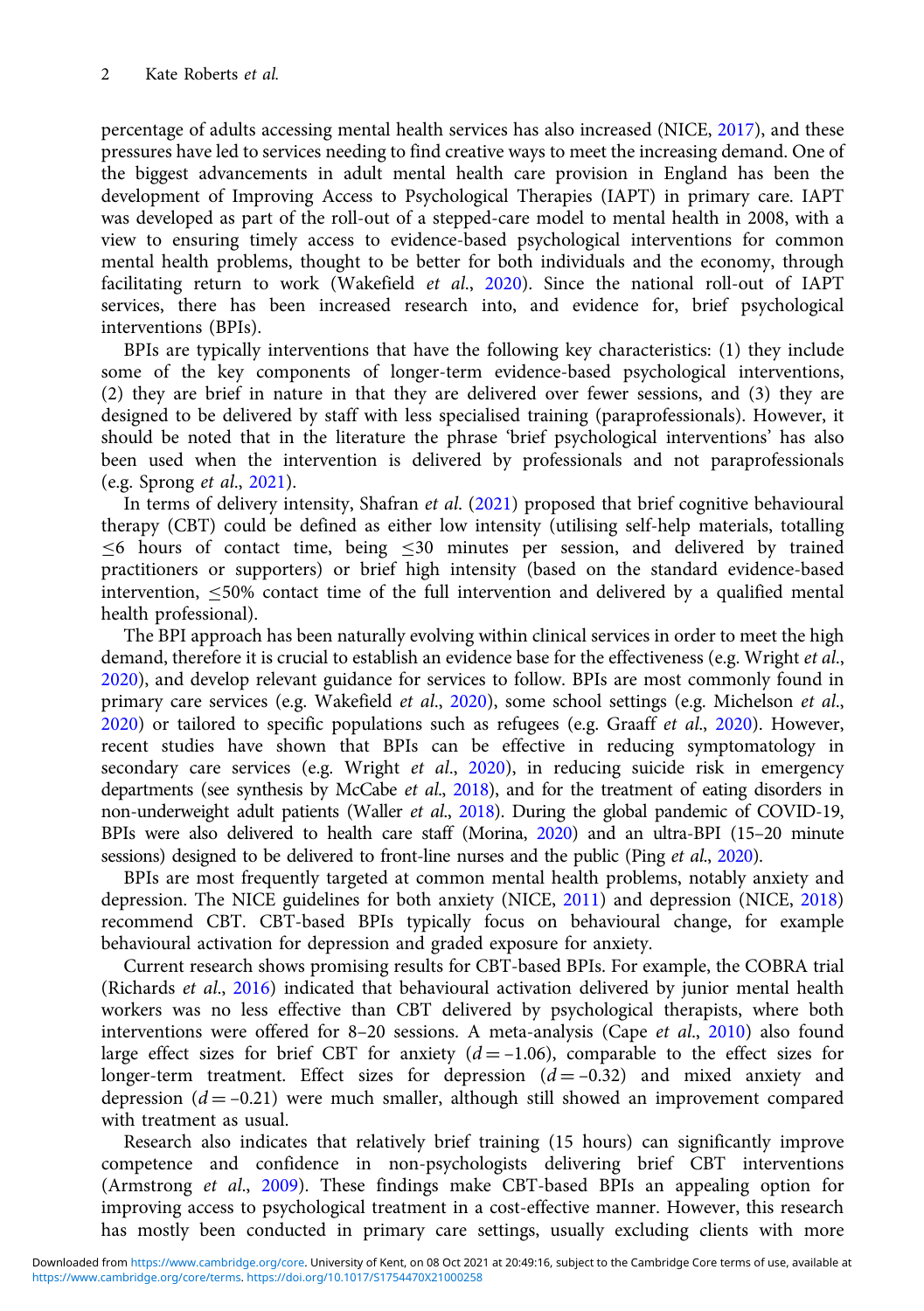complex mental health problems (e.g. bipolar disorder, psychosis) or co-morbidities. Despite this, initial research investigating CBT-based BPIs for depression and/or anxious avoidance in individuals with psychosis has found improvements in both depressive symptoms and negative symptoms of psychosis (Turkington *et al.*, 2006; Waller *et al.*, 2013), suggesting the potential for BPIs in more complex client groups.

This paper aims to evaluate BPIs for anxiety and depression delivered in a secondary care adult mental health team, to clients with a range of moderate to severe mental health difficulties (including both anxiety and depression as the primary difficulty, and secondary to more complex mental health problems). Specifically, the evaluation will focus on two BPIs entitled 'anxiety management' and 'behavioural activation'. These two BPIs included components of CBT, were delivered by paraprofessionals (supervised by clinical psychologists) and were brief in nature (six to eight 1-hour sessions). These BPIs do not fit neatly into the proposed definitions of brief CBT by Shafran et al. (2021); however, the BPIs align more closely with their definition of 'low intensity CBT', but with duration and length of sessions more flexible to reflect the complexity of the patient population. As a service evaluation, this project provides a more realistic representation of both the client group seen by community mental health teams and a possible approach to service delivery.

The primary aim of this study is to evaluate whether anxiety and depression BPIs are effective in reducing their target symptoms, as well as improving wellbeing, functioning, and co-morbid symptoms of depression (anxiety BPI) or anxiety (depression BPI). The secondary aim is to evaluate whether there was a difference in demographics or baseline scores between those who do and do not complete treatment, to provide suggestions for improving practice.

#### Method

#### **Design**

The study reports on the clients offered anxiety or depression BPIs over a 24-month period (March 2017 to March 2019) in two secondary care adult mental health community teams (hereafter referred to as 'the service'). A within-group design was used to compare outcome measures pre- and post-engaging in a BPI, with between-group comparisons to explore (non-) completion.

The study used anonymised outcome data collected as part of routine clinical practice, and as such the NHS Trust's Research and Development Department considered this to be a service evaluation project, and no additional NHS ethical approval was required. As an educational project, additional ethical approval was sought and granted by the University of East Anglia Faculty of Medicine and Health Sciences Research Ethics Commitee.

#### Service setting

The service consisted of two adult community mental health teams covering one English county. The service included pathways for affective disorders and psychosis, with BPIs offered across both of these pathways. Service inclusion criteria was guided in part by the mental health care clustering system (NHS England, 2016/17), a system designed to broadly categorise an individual's mental health presentation based on severity and level of service input likely to be needed. Diagnoses were based on ICD10 criteria (World Health Organization, 2016). For the affective pathway, service criteria included a primary diagnosis of major depressive disorder, bipolar disorder without current psychosis, anxiety disorder, obsessive compulsive disorder (OCD), or post-traumatic stress disorder (PTSD) at the level of severity described in care clusters 4 (severe nonpsychotic mental health problems) to 7 (enduring non-psychotic disorders with high disability), or 15 (severe psychotic depression). For the psychosis pathway, inclusion criteria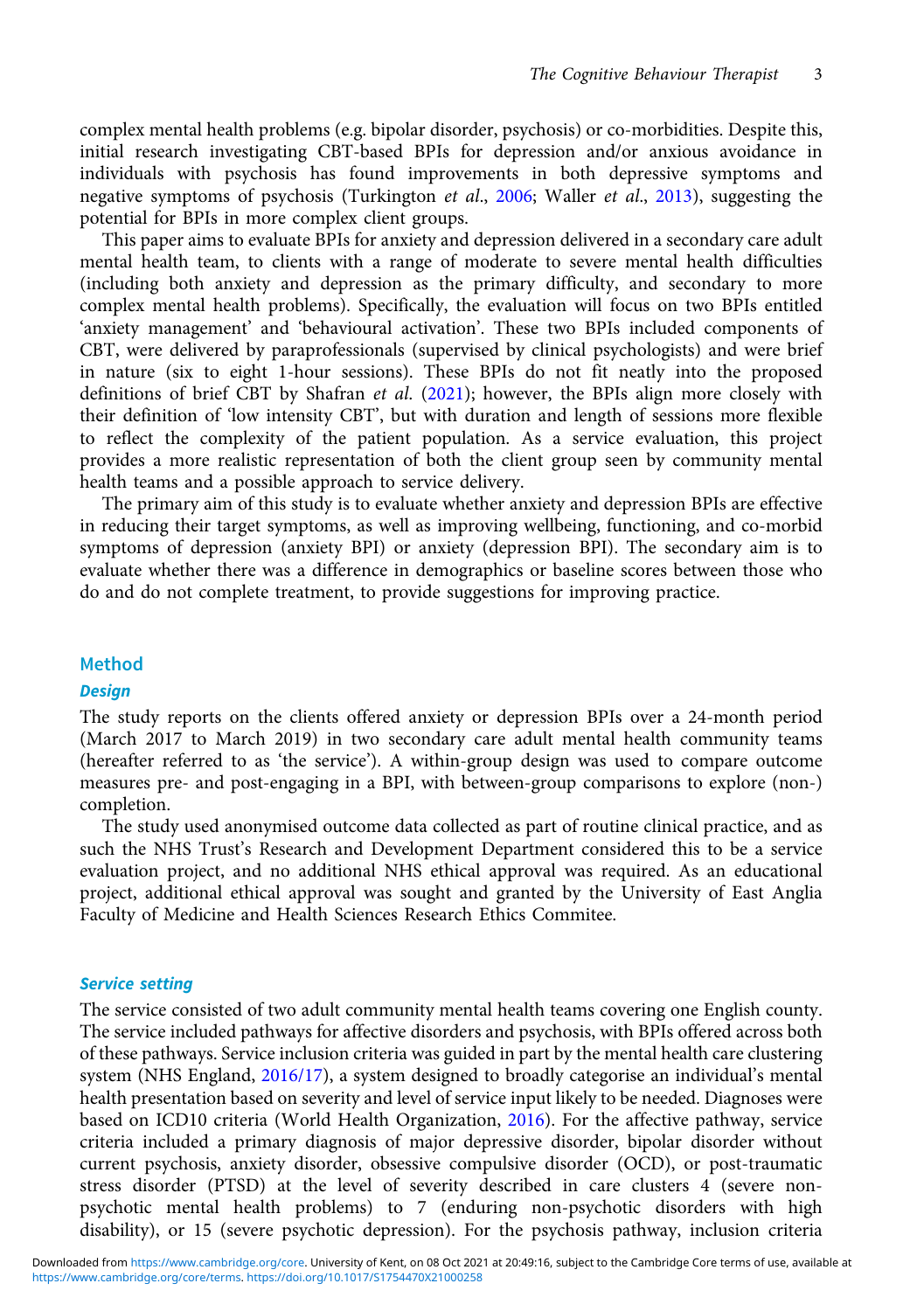| Table 1. Summary of BPI content |
|---------------------------------|
|---------------------------------|

| <b>Anxiety BPI</b>              | Depression BPI                          |  |
|---------------------------------|-----------------------------------------|--|
| • Introduction to anxiety       | • Impact of low mood                    |  |
| • Learning to feel calm         | • Values dartboard                      |  |
| • Overcoming avoidance          | • Behavioural activation                |  |
| • Behavioural experiments       | • Getting unstuck                       |  |
| • (Optional) Working with worry | • Lifting the fog: attention and memory |  |
| • (Optional) Problem solving    | • Overcoming dampening                  |  |
| • (Optional) Sleep              | • Planning ahead                        |  |

included a primary diagnosis of: schizophrenia; schizoaffective disorder; psychosis not otherwise specified (NOS); dual diagnosis/psychotic illness; bipolar disorder with psychosis; and covering clusters 10–14, 16 and 17. Within the locality, individuals with needs falling within care clusters 1 (common mental health problems, low severity) to 3 (non-psychotic mental health problems, moderate severity) were typically seen by the local IAPT service.

#### **Procedure**

#### BPI overview

The service developed three BPIs: anxiety management, behavioural activation (for depressive symptoms) and distress tolerance. The outcomes for the distress tolerance BPI have been reported elsewhere (Wright et al., 2020). The anxiety and depression BPIs were bespoke to reflect the client group, but were informed by previous research and low intensity guided selfhelp manuals including: Richards et al. (2016), Farrand et al. (2013), Lovell and Richards (2012), and Richards and Whyte (2011). Table 1 outlines the contents of both BPIs.

The service offered a half-day training session introducing BPIs, followed by an additional halfday training for each BPI. The training was delivered by clinical psychologists and trainee clinical psychologists within the service and was open to all clinical staff, including both those with a core profession (community psychiatric nurses, occupational therapists, social workers) and without (support workers, peer support workers, and assistant psychologists). Training materials and BPI resources were made available following this training, and around 6 months into the project these were consolidated into a manual for each BPI. This allowed staff feedback from trialling the BPIs to be incorporated into the design of the manuals, to improve ease of use. In addition to this, staff who would be delivering BPIs were offered shadowing opportunities with either psychologists using the interventions (although these data are not reported in the present study), or a member of staff who already had significant experience delivering BPIs. Later in the implementation of this model of working, additional 'top-up' training sessions were provided, which were less didactic and more focused on reflecting on the implementation of BPIs with different client groups.

Possible referrals for BPIs were made internally and discussed at weekly psychology meetings for suitability. Exclusion criteria included currently engaging in psychological therapy, presenting with high levels of risk requiring crisis management, and current drug or alcohol misuse (following current Public Health England guidelines). All staff delivering BPIs were offered fortnightly group supervision with a clinical psychologist. Supervision was held separately for staff working on the affective disorder and psychosis pathways.

The BPIs were designed to be contracted for six to eight sessions, but there was flexibility for this to be extended if deemed appropriate following discussion with BPI supervisors.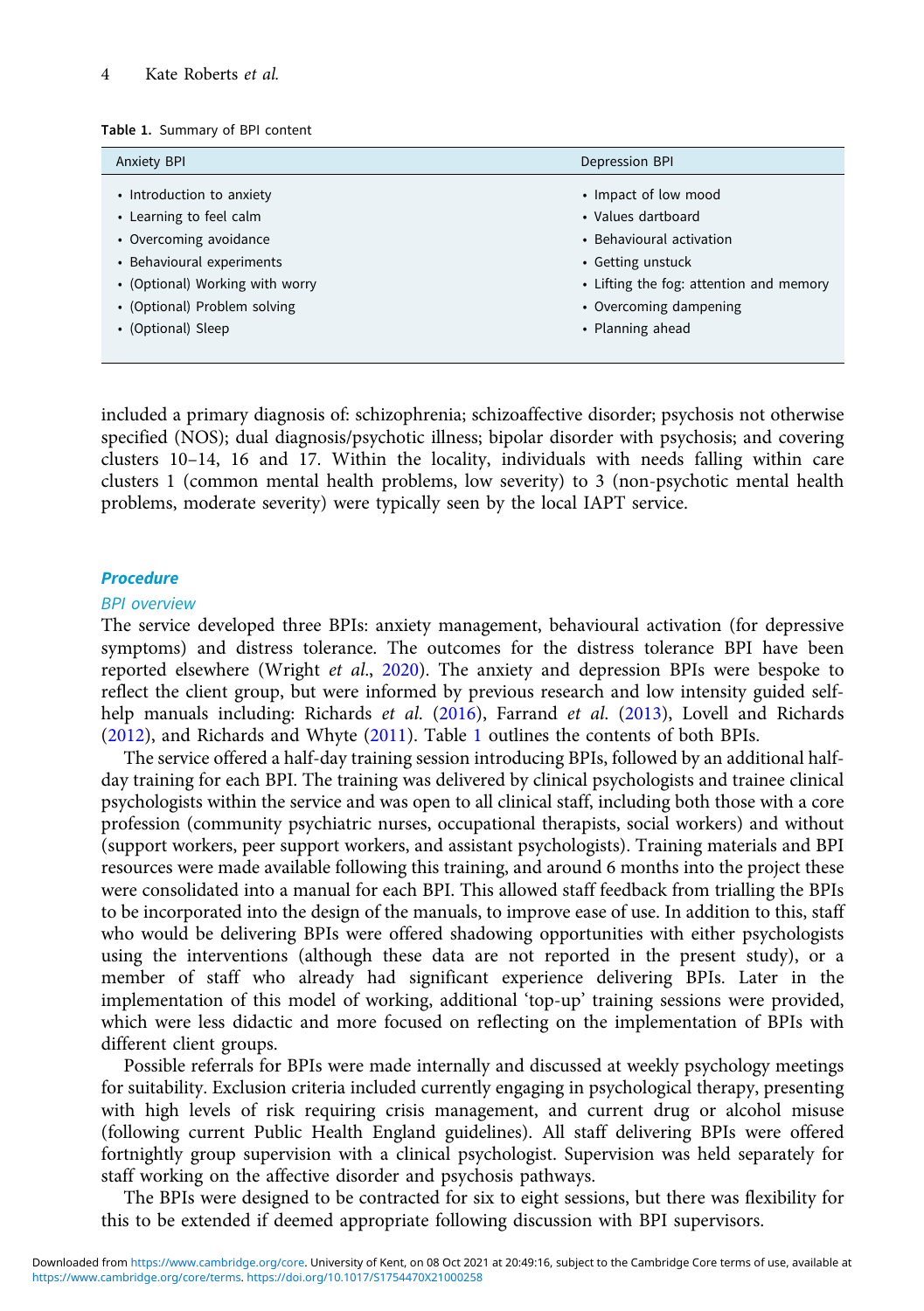#### Anxiety BPI

The anxiety management BPI focused on psycho-education, relaxation techniques, graded exposure, and relapse prevention. There were additional optional modules in the anxiety BPI manual for worry management, problem solving, and sleep hygiene for use when relevant to a particular client. The decision to use the additional modules was made collaboratively with the client, and through supervision discussions with psychologists in the team.

#### Depression BPI

The depression BPI was focused on behavioural activation. The manual was developed drawing on components of the interventions used in the COBRA (Richards et al., 2016) and CADET (Richards et al., 2013) trials, but also the wider literature and clinical experience of psychologists within the team, with the view to improving engagement and suitability for the client group. The main content of the intervention was most similar to Farrand et al.'s (2013) 'Get Active Feel Good!' guide. The manual included psycho-education, behavioural activation, overcoming obstacles, attention training, and relapse prevention (see Table 1 for full content summary).

#### **Measures**

Four routine service outcome measures are completed at the start and end of a BPI (outlined below).

#### Generalized Anxiety Disorder-7 (GAD-7; Spitzer et al., 2006)

The GAD-7 is a 7-item measure of anxiety symptoms, scored on a 4-point Likert scale with total scores ranging from 0 to 21 (a higher score indicating greater symptomology). Within a primary care population, the GAD-7 has been found to have good internal consistency (Cronbach's alpha  $= .92$ ) and test-retest reliability (0.83; Spitzer *et al.*, 2006). The GAD-7 also correlated well with diagnostic interviews conducted by mental health professionals (0.83), and with the Beck Anxiety Inventory (0.72), indicating good convergent validity. The GAD-7 was the primary outcome measure for the anxiety BPI.

#### Patient Health Questionnaire-9 (PHQ-9; Kroenke et al., 2001)

The PHQ-9 is a 9-item measure of depressive symptoms, scored on a 4-point Likert scale with total scores ranging from 0 to 27 (a higher score indicating greater symptomology). Within a primary care population, the PHQ-9 has been found to have good internal reliability (Cronbach's alpha = .89; Kroenke et al., 2001), responsiveness to change, and convergent validity with the Hospital Anxiety and Depression Scale's depression subscale (0.68; Cameron et al., 2008). The PHQ-9 was the primary outcome measure for the depression BPI.

#### Short Warwick-Edinburgh Mental Wellbeing Scale (SWEMWBS; Stewart-Brown et al., 2009)

The SWEMWBS is a 7-item measure of general mental wellbeing, scored on a 5-point Likert scale with total scores ranging from 7 to 35 (a higher score indicating better wellbeing). Within a population of out-patients experiencing anxiety, depression and/or schizophrenia, the SWEMWBS has shown good internal reliability (Cronbach's alpha  $= .90$ ) and convergent validity with the Satisfaction with Life Scale and a previously validated measure of positive mental health (Vaingankar et al., 2017).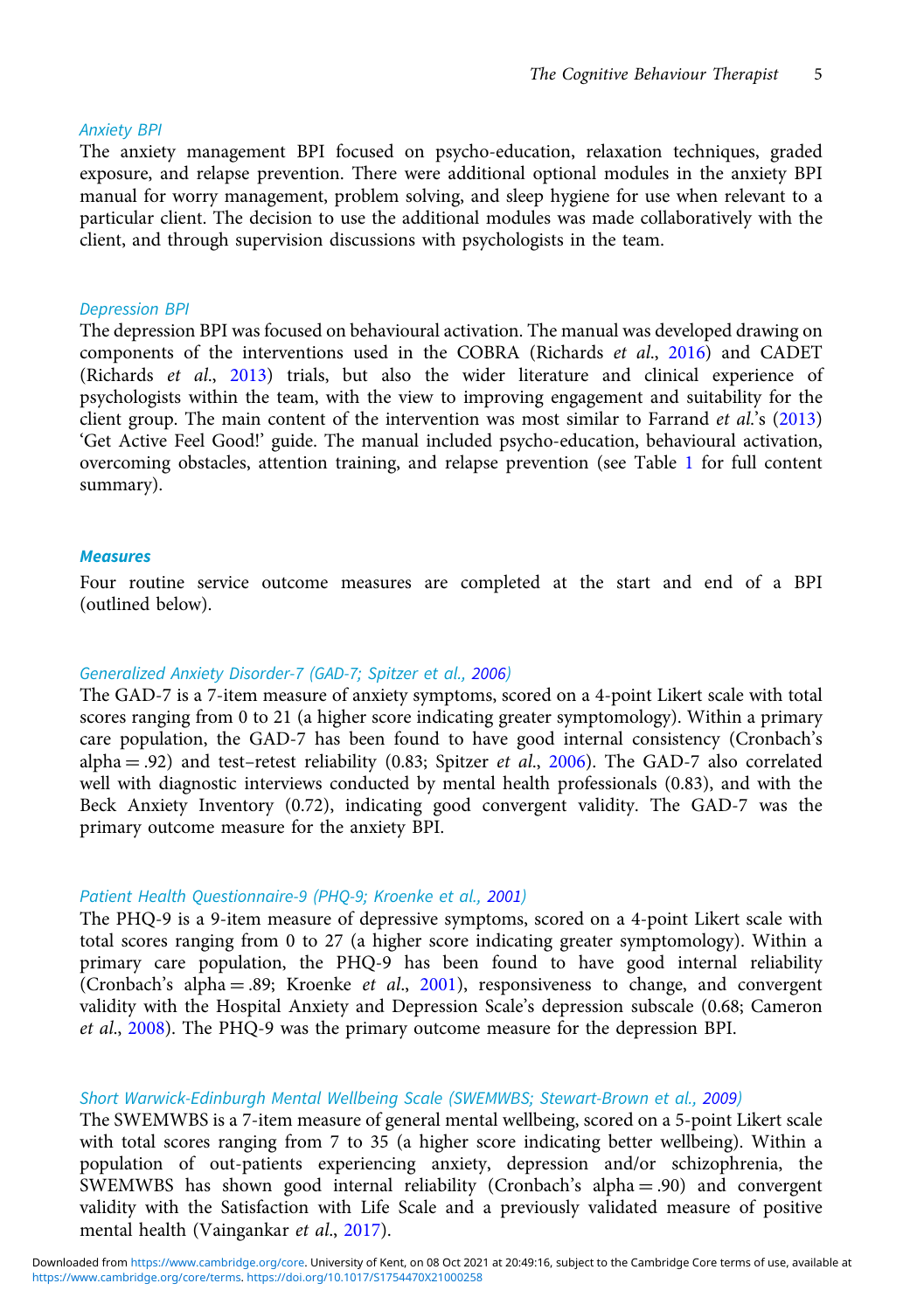

Figure 1. Number of participants accepted for BPI and attrition.

#### Work and Social Adjustment Scale (WSAS; Mundt et al., 2002)

The WSAS is a 5-item measure of functioning in different areas of daily life. Each item is scored from 0 to 8, with the total score ranging from 0 to 40 (a higher score indicating greater impairment). The WSAS was found to have good internal reliability in individuals with OCD and depression (Cronbach's alpha between .79 and .94), and test–retest reliability (0.73). Convergent validity was also found with the Hamilton Rating Scale for Depression in the depression sample, and the Yale-Brown Obsessive Compulsive Scale in the OCD sample (Mundt et al., 2002).

#### **Participants**

Participants were 136 adults (aged 17–64 years) accessing a secondary care mental health service, who were accepted for anxiety or depression BPIs over a 2-year period (March 2017 to March 2019). Figure 1 shows the number of people that were accepted for and completed BPIs over this time period.

The majority of BPIs were conducted by staff without a core profession, primarily support workers (85.2% anxiety BPI; 86.7% depression BPI) and peer support workers (6.8% anxiety BPI; 6.7% depression BPI), but also assistant psychologists (5.7% anxiety BPI; 4.4% depression BPI), and social work students (0% anxiety BPI, 2.2% depression BPI). However, two anxiety management cases (2.2%) were completed by staff with a core profession (occupational therapist and community psychiatric nurse).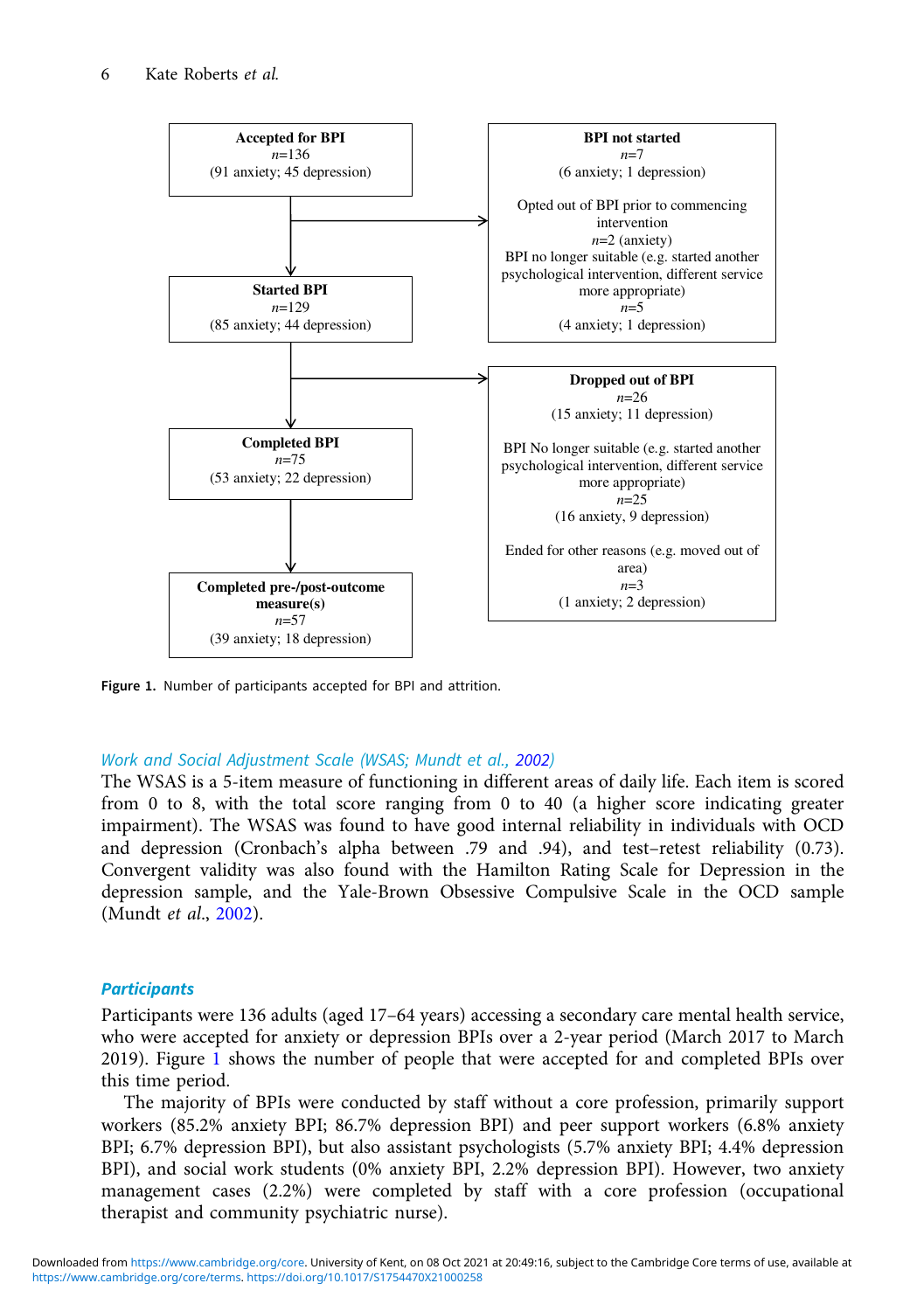|                                                                  | <b>Anxiety BPI</b> |                            | Depression BPI |                            |
|------------------------------------------------------------------|--------------------|----------------------------|----------------|----------------------------|
|                                                                  | All                | With outcome<br>measure(s) | All            | With outcome<br>measure(s) |
| n                                                                | 91                 | 39                         | 45             | 18                         |
| Mean age (SD) (years)                                            | 38.68 (14.43)      | 38.54 (14.88)              | 42.47 (14.68)  | 44.00 (13.80)              |
| Female (%)                                                       | 63.7               | 61.5                       | 62.2           | 55.6                       |
| Number of sessions, mean (SD)                                    | 5.38(3.43)         | 7.49(2.78)                 | 5.69(3.55)     | 8.50(1.58)                 |
| <b>Primary diagnosis</b>                                         |                    |                            |                |                            |
| Anxiety (%)                                                      | 31.9               | 30.7                       | 4.6            | 5.6                        |
| Depression (%)                                                   | 18.7               | 28.2                       | 52.3           | 61.1                       |
| Mixed anxiety and depression (%)                                 | 20.9               | 20.5                       | 13.6           | 11.1                       |
| Other (psychosis, bipolar disorder,<br>personality disorder) (%) | 28.6               | 20.6                       | 29.6           | 22.3                       |

Table 2. Characteristics of all participants, and those with completed outcome measure(s) for anxiety and depression BPIs

Primary diagnosis was recorded on the basis of ICD-10 (World Health Organization, 2016) criteria, with the exception of 'Mixed anxiety and depression' which refers both to the ICD-10 criteria and also any patient who met criteria for both an anxiety disorder and depressive disorder without a clear primary difficulty.

Participants presented with a range of moderate to severe anxiety and/or depression (71.1%) and more severe and enduring mental health problems (e.g. bipolar disorder, psychosis; 28.9%), typical of the secondary care population.

Table 2 shows demographic information for all participants accepted for BPIs, and those with at least one outcome measure completed at both the start and end of the BPI.

#### Data analysis

#### Primary analysis

Data analysis was conducted using IBM SPSS Statistics v25. Initially, group level change was assessed using  $t$ -tests, with the effect size Cohen's  $d$  also reported. Power analysis indicated that a sample size of 15 would be needed to detect a large effect and 34 to detect a large effect, at power level 0.8 and alpha .05.

Individual change was subsequently assessed through calculation of reliable change and clinically significant change (CSC), to provide a more clinically meaningful evaluation of the effectiveness of BPIs. Reliable change assesses whether an individual's score has changed by more than would be expected from natural retest variability. CSC indicates improvement to the extent that the measured problem would no longer be considered clinically significant.

For the GAD-7 and PHQ-9, individual change was assessed by the criteria used by IAPT services (Clark and Oates, 2014). While this client group would typically have milder difficulties than those included in the current report, the BPIs were similar to interventions used in IAPT settings, and using these standards aids comparison with the large amount of data publicly available from IAPT services.

For the SWEMWBS and WSAS, the reliable change index (RCI) and CSC (criterion 'c') were manually calculated using equations outlined by Jacobson and Truax (1991). Where more than one set of norms were available, selection was on the basis of being larger samples, and closer matched to the population included in the current study. For the SWEMWBS, clinical norms were taken from Vaingankar et al.'s (2017) study of adults experiencing anxiety, depression, and/or schizophrenia under the care of an out-patient service in Singapore. Healthy norms were taken for Bartram et al.'s (2013) study of UK veterinary professionals, and reliability was from Fat et al.'s (2017) evaluation of the SWEMWBS. Using these figures, the RCI was calculated as 5.88 and CSC as 22.42.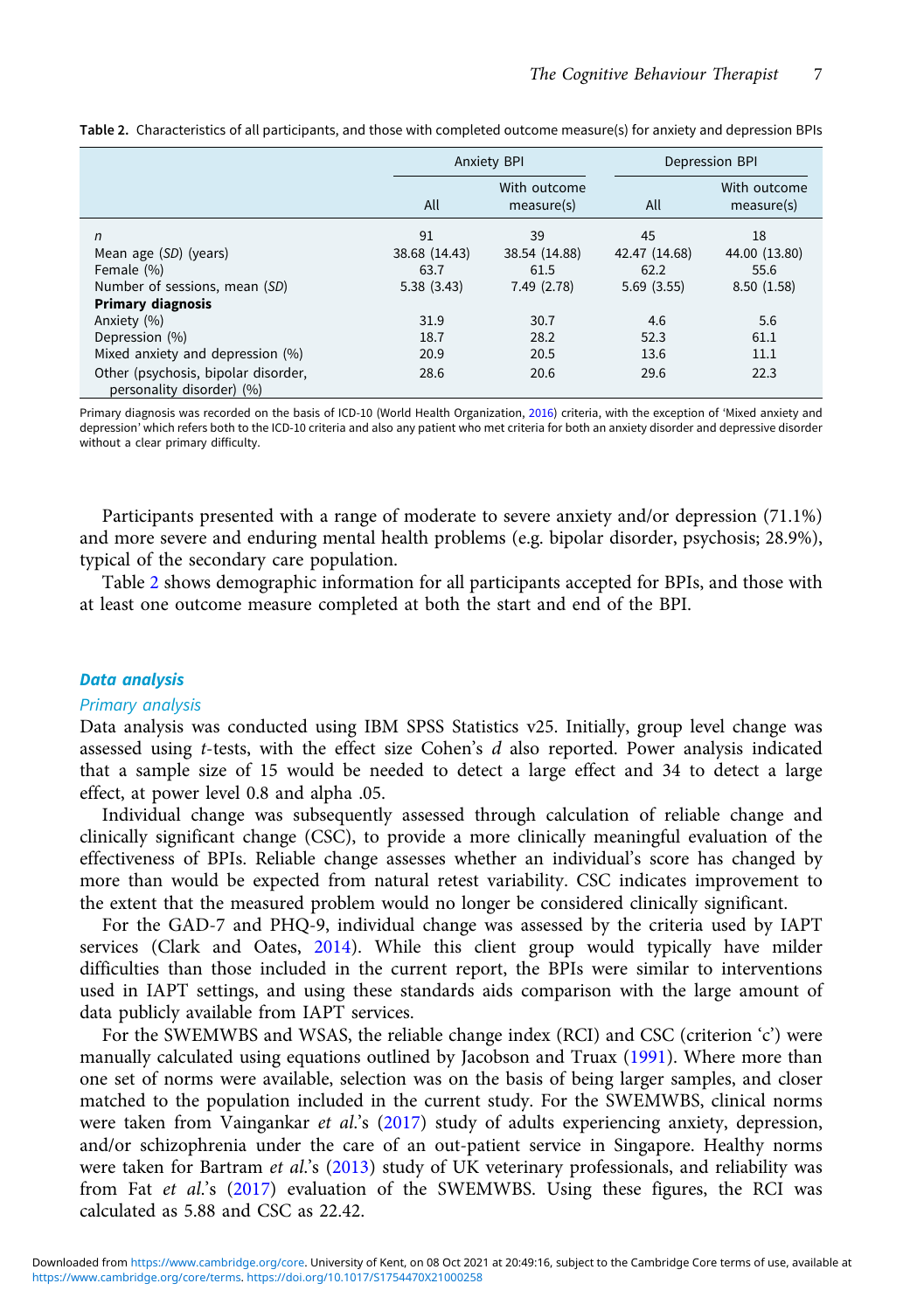|                       |              | Measure      |                             |                         |  |  |
|-----------------------|--------------|--------------|-----------------------------|-------------------------|--|--|
|                       | $GAD-7a$     | $PHO-9a$     | <b>SWEMWBS</b> <sup>b</sup> | <b>WSAS<sup>a</sup></b> |  |  |
| <b>Anxiety BPI</b>    | $n = 39$     | $n = 39$     | $n = 39$                    | $n = 28$                |  |  |
| Pre                   | 13.92 (4.52) | 15.95 (5.88) | 17.44 (4.83)                | 24.22 (9.51)            |  |  |
| Post                  | 10.00(5.15)  | 11.51(6.21)  | 21.15(4.44)                 | 17.89 (10.78)           |  |  |
| <b>Depression BPI</b> | $n = 18$     | $n=18$       | $n = 18$                    | $n = 13$                |  |  |
| Pre                   | 13.94 (4.95) | 19.50 (5.43) | 14.94 (4.28)                | 29.69 (5.58)            |  |  |
| Post                  | 10.61 (5.99) | 13.28 (6.69) | 19.28 (5.06)                | 23.08 (10.94)           |  |  |

Table 3. Mean pre- and post-treatment scores with standard deviations

a Decreased score indicates positive change.

bIncreased score indicates positive change.

GAD-7, Generalized Anxiety Disorder-7; PHQ-9, Patient Health Questionnaire-9; SWEMWBS, Short Warwick-Edinburgh Mental Wellbeing Scale; WSAS, Work and Social Adjustment Scale.

For the WSAS, clinical norms were taken from Zahra *et al.* (2014), including data from IAPT services within 14 healthcare trusts. Healthy norms were taken from Dell'Osso et al. (2011), which included a sample from an Italian population who had experienced the loss of a friend or family member at least 6 months previously, but were not showing signs of complicated grief, and had no current or lifetime DSM-IV Axis I disorders. Test–retest reliability was as reported in the development of the measure (Mundt et al., 2002). Using these figures, the RCI was calculated as 13.21, and the CSC as 9.25.

#### Secondary analysis

For the secondary analyses, Mann–Whitney U-test and Fisher's exact test were used to compare demographic information and start of treatment scores between those who did and did not complete treatment. To improve power and reduce potential issues associated with multiple testing, data for anxiety and depression BPIs were pooled for these analyses. Due to the small sample size, those who dropped out of treatment were pooled with those who did not complete the intervention for other reasons. However, on the basis of assessing descriptive statistics, no additional patterns were apparent when the three different groups were compared.

#### **Results**

#### Primary analysis: change on GAD-7, PHQ-9, SWEMWBS and WSAS

#### Group level change

Table 3 shows mean scores on the four outcome measures pre- and post-BPI; all mean scores for both anxiety and depression BPIs moved in the direction of improvement following BPIs.

For the anxiety BPI, the primary outcome measure was the GAD-7, for which a significant decrease in scores and medium to large effect size was found  $(t_{38} = 4.95, p < .001, d = -0.79)$ . This indicates a reduction in anxiety symptoms, as per the focus of the intervention. A significant decrease was also found for the PHQ-9 ( $t_{38} = 5.71$ ,  $p < .001$ ), which represents a large effect size  $(d = -0.91)$ , and indicates a significant improvement in depressive symptoms. Significant differences were also found for the SWEMWBS ( $t_{38} = -4.52$ ,  $p < .001$ ,  $d = 0.72$ ) and WSAS  $(t_{27} = 4.02, p < .001, d = -0.77)$ .

For the depression BPI, the primary outcome measure was the PHQ-9, for which a significant decrease and large effect size was found  $(t_{17} = 4.16, p = .001, d = -0.98)$ . This indicates a significant improvement in depressive symptoms, as per the focus of the intervention. Significant differences and medium to large effect sizes were also found for both the GAD-7  $(t_{17} = 2.62, p = .018, d = -0.62)$  and SWEMWBS  $(t_{17} = -5.28, p < .001, d = 1.24)$ , indicating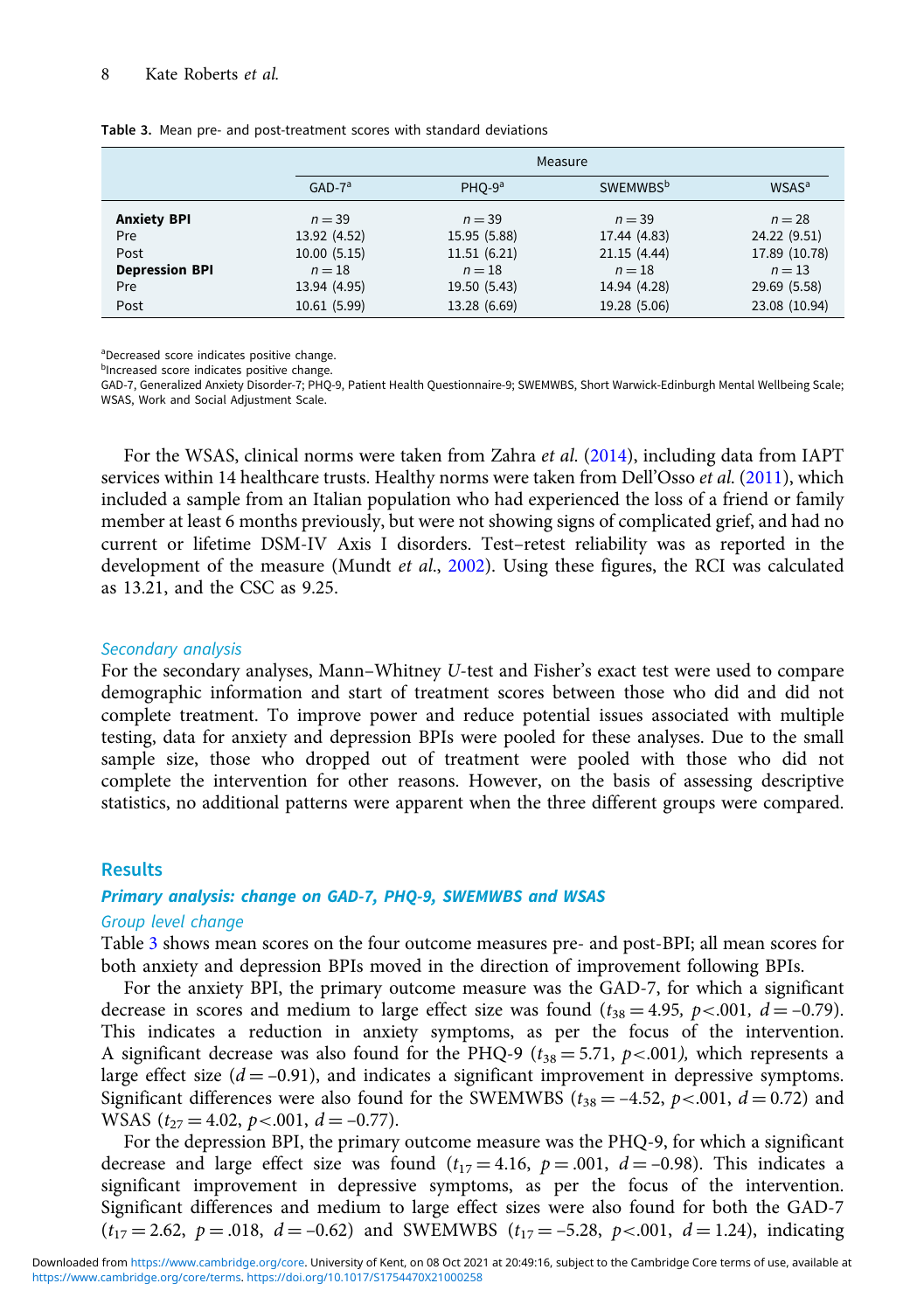significant improvements in anxiety and wellbeing. No significant difference was found for the WSAS ( $t_{12} = 2.02$ ,  $p = .066$ ); however, a medium effect size was calculated ( $d = .56$ ), indicating a potential moderate improvement in functioning.

#### Individual level change

For the anxiety BPI, 52.6% of participants showed a reliable improvement on the GAD-7, with one participant (2.6%) showing a reliable deterioration; 21.1% of participants also reached CSC on the GAD-7, with a further 7.9% below clinical cut-off at the start and end of treatment. On the PHQ-9, 36.8% of participants showed reliable improvement, with one participant (2.6%) showing a reliable deterioration, with 23.1% reaching CSC (10.3% below clinical cut-off at the start and end of treatment). However, only four participants (10.5%) showed CSC on both the GAD-7 and PHQ-9, and would therefore meet the IAPT criteria for overall recovery (Clark and Oates, 2014). On the SWEMWBS, 39.5% showed reliable improvement, and 28.9% reached CSC (13.2% below CSC at start and end of treatment). On the WSAS, 23.1% showed reliable improvement, with three participants (10.7%) reaching CSC (14.3% below CSC at the start and end of treatment).

For the depression BPI, 50.0% showed a reliable improvement on the PHQ-9, with 21.1% of participants also showing a CSC (5.3% below clinical cut-off at the start and end of treatment). On the GAD-7, 55.6% of participants showed a reliable improvement, with one participant (5.6%) showing a reliable deterioration; 26.3% reached CSC on the GAD-7 (5.3% below CSC at the start and end of treatment), and 21.1% also showed overall recovery (that is below CSC threshold on both PHQ-9 and GAD-7 at the end of treatment). On the SWEMWBS, 33.3% showed reliable improvement, and 11.1% reached CSC (11.1% below CSC at the start and end of treatment). On the WSAS, 30.8% showed reliable improvement, with one participant (7.1%) reaching CSC.

Clark and Oates (2014) provide additional criteria for overall reliable improvement, defined as a reliable improvement on the PHQ-9 and/or GAD-7 with no reliable deterioration on any other measures. On the basis of these criteria, 57.9% who received the anxiety BPI and 66.7% who received the depression BPI showed overall reliable improvement. Two participants (5.3%) who engaged in the anxiety BPI showed an overall reliable deterioration, with no overall reliable deteriorations observed for the depression BPI.

#### Secondary analysis: comparisons of completers and non-completers

There were no significant differences  $(p>0.05)$  between those who did and did not complete treatment for the following: age, gender, primary diagnosis (anxiety/depression compared with severe and enduring mental health difficulties), BPI type (anxiety/depression), whether the primary diagnosis matched the focus of BPI, and start of treatment scores on the PHQ-9, GAD-7, SWEMWBS and WSAS.

#### **Discussion**

There is increasing interest in the use of BPIs within mental health services; however, the majority of research has been conducted in primary care settings, typically with individuals experiencing mild to moderate mental health difficulties. This study evaluated BPIs for anxiety and depression within a secondary care adult mental health service including clients with a range of moderate to severe mental health problems. Both the anxiety and depression BPIs were found to lead to significant improvements in the target symptoms with medium to large effect sizes (anxiety  $d = -0.79$ ; depression  $d = -0.98$ ). Improvements following both BPIs were also seen in wellbeing, functioning, and co-morbid anxiety or depressive symptoms with medium and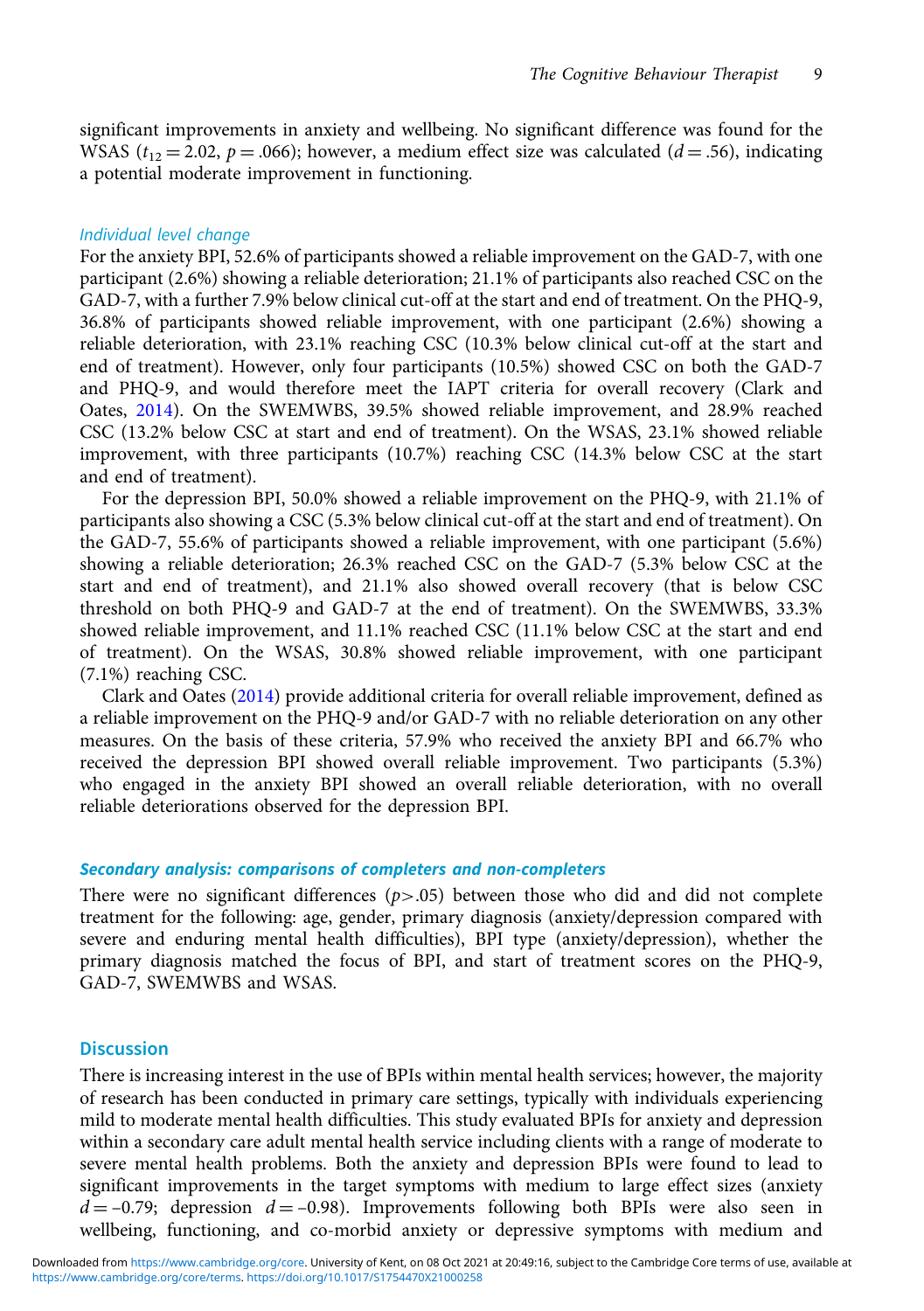large effect sizes. At an individual level, reliable improvement was observed in 57.9% of participants who completed anxiety BPI and 66.7% of those that completed depression BPI, clinically significant change in anxiety (anxiety BPI) and depression (depression BPI) symptoms was also observed in 21.1% of participants.

The effect sizes found in the present study are broadly similar to the pooled effect sizes reported in Wakefield et al.'s (2020) meta-analysis of practice-based IAPT studies. Within this metaanalysis, pooled effect sizes for those who completed interventions varied from 0.44 to 1.06 for the PHQ-9, GAD-7 and WSAS. Comparatively, the present study found somewhat larger effects for functioning (WSAS), similar results for depression (PHQ-9), and somewhat smaller effect sizes for anxiety (GAD-7). These are encouraging results, particularly given that the current study included a client group typically experiencing more severe difficulties, and the training for staff was generally much briefer (with most IAPT studies including interventions conducted by psychological wellbeing practitioners as opposed to paraprofessionals used in this study). However, it is important to note that both the present study and Wakefield et al.'s meta-analysis found high rates of non-completion. It is well documented that studies including outcomes only for those that complete an intervention generally find superior effects (for example Clark et al., 2009; McCoy, 2017). This was also reflected in Wakefield et al.'s meta-analysis where smaller effect sizes were found for intention to treat studies. This highlights an important limitation of the present study.

As a service evaluation, the current study was not able to make changes to routine care, which introduces several limitations. Firstly, participants who dropped out of treatment were not asked to complete outcome measures, and unlike typical IAPT service protocol, measures were completed only at the start and end of intervention and not on a session-to-session basis. Exploration of demographic and start of intervention measures did not show significant differences between those who did and did not complete BPIs, suggesting that those who completed the intervention were broadly representative of the sample population. However, it will be important for future research to focus on the acceptability of the BPIs, and the effectiveness of BPIs when using an intention to treat approach. Furthermore, as the present study was unable to include a control group, it was unable to consider how BPIs compare with treatment as usual in terms of clinical- or cost-effectiveness. Additionally, the primary outcome measure for the anxiety used within the service was the GAD-7 (Spitzer et al., 2006), a measure of generalised anxiety disorder symptoms. In contrast, the main active intervention in the anxiety BPI manual was graded exposure, more typically used for those experiencing panic symptoms. It may be that this contributed to smaller effect size found for anxiety BPI compared with depression BPI, a finding that is contrary to previous BPI research (e.g. Cape et al., 2010) and the wider CBT literature (e.g. Cuijpers et al., 2016), where effect sizes have typically been found to be greater for anxiety interventions.

A further limitation of the present study is that treatment fidelity was not assessed, and therefore it was not possible to comment on how closely the interventions received by participants matched the content of the BPI manuals. This may be particularly pertinent for anxiety management due to a wider range of techniques being included in the manual, which may mean there was greater variability in the interventions received by participants. Finally, the demographic information available for the present study was limited, and did not include information such as ethnicity, sexual orientation and socioeconomic status. These may be important factors to consider in future studies of acceptability and effectiveness of BPIs, both in ensuring the representativeness of samples and to be able to assess any potential impact of social inequalities on treatment outcomes.

Despite the limitations of the current study, to the best of the authors' knowledge this is the first evaluation of BPIs within a general adult secondary care mental health service. As a service evaluation, the study offers good ecological validity as participants were representative of the client group seen by community mental health teams, and the model of delivery was feasible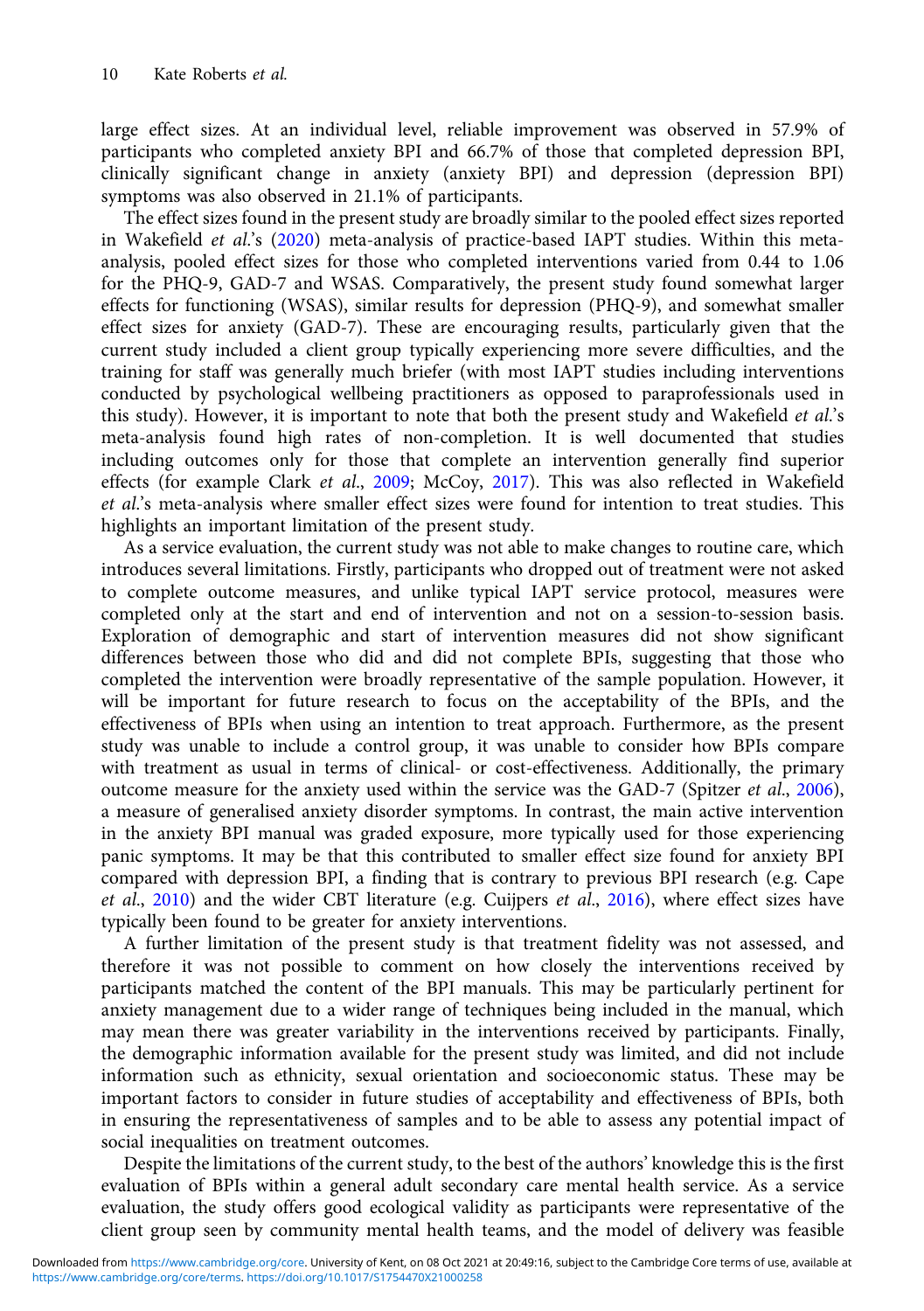within the constraints of an NHS service. In particular, the present study used a model where training was offered by and to staff already employed within the service, and was relatively brief in duration. This is positive for both the speed of potential roll-out and cost-effectiveness as a model to improve access to low intensity psychological interventions in secondary care. The positive initial findings highlight the need for much further research in this field, to address the limitations of the current evaluation and build on the evidence base to understand if wider roll-out of this novel model of working would be warranted.

Firstly, it would be beneficial for future research to gain participant feedback to help understand perception of BPIs and the reasons for drop-out, with a view to understanding and improving the acceptability of the interventions. It would also be beneficial to consider both staff and client perception of outcome measures, to understand if any changes could be made to improve completion and therefore the representativeness of results. Secondly, it may be beneficial to evaluate a small number of cases using a single case series approach, including session-by-session monitoring and an end of treatment interview to understand the participant's perception of change. This may aid the refinement of BPIs by understanding whether observed improvements appear to be associated with specific treatment components, which would aid understanding of the importance of fidelity to different treatment components. The results of this work could subsequently contribute to the development of a protocol for a future randomized controlled trial to assess the effectiveness of BPIs in a secondary care setting on a larger scale, and with greater control than was possible within the scope of a service evaluation. It will be important for any future trials in this area to consider both the immediate outcomes of BPIs, but also whether they are effective in reducing the duration and intensity of future interventions required for clients to reach recovery, as well as whether the improvements observed during BPIs are maintained. This will be important for evaluating both the clinical- and cost-effectiveness of BPIs in this client group.

In summary, the initial results for BPIs in this client group are positive. However, there is scope for much further research and evaluation before drawing firm conclusions. If found to be effective, BPIs could offer a cost-effective way to improve access to psychological therapies within secondary care. While BPIs may not be sufficient to lead to recovery for most individuals in this client group, BPIs may offer a quicker way to see significant improvements in wellbeing and functioning, which are important for an individual's quality of life. If BPIs were found to reduce the length and intensity of subsequent psychological intervention needed, they could also help alleviate some of the pressure on waitlists, allowing those with the greatest need to access more intensive psychological support more quickly. The introduction of BPIs also leads to a new role for psychologists and/or CBT therapists working in these settings to train and supervise staff in using BPIs, hopefully leading to a more integrated way of working and embedding psychologically informed care within mental health services.

Overall, given the promising findings of this initial evaluation, and the potential benefits of BPIs, further investigation of BPIs within secondary care is clearly warranted.

#### Key practice points

- (1) CBT-based brief psychological interventions for anxiety and depression have been found to be helpful for mild to moderate anxiety and depression.
- (2) The present study proposes a new model for introducing BPIs in a secondary care setting with patients with moderate to severe mental health difficulties. This included adapting interventions and using a model of BPIs being delivered by staff without core therapeutic training under the supervision of clinical psychologists.
- (3) The current study provides preliminary evidence that brief psychological interventions for anxiety and depression may be helpful within secondary mental health care for adults experiencing more severe difficulties.
- (4) Given the potential benefits of brief psychological interventions for improving access to psychological treatment and for cost-effectiveness, larger scale evaluations in secondary mental health care are warranted.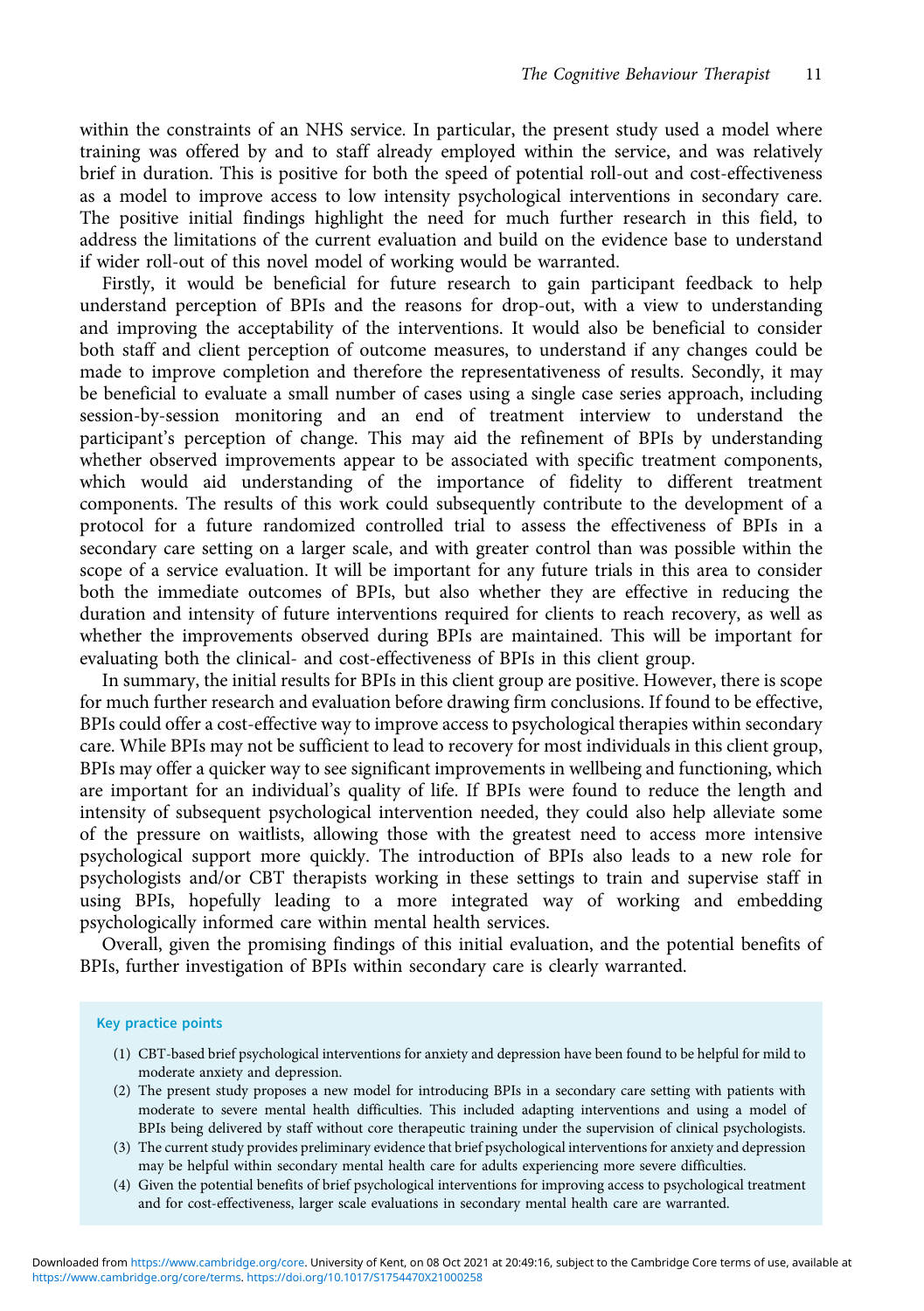Data availability statement. Data and further information of the role out of this model of service delivery is available from corresponding author in response to reasonable requests.

Acknowledgements. The authors would like to thank the service managers Kim Masson and Maggie Page for their support of this project, and the service users and staff who participated in this project.

Author contributions. Conceptualization: K.R., E.T.-H., Y.K.; Data curation: J.T., S. Casey, K.P.; Formal analysis: K.R.; Investigation: E.T.-H., J.T., S. Casey, K.P., Y.K.; Methodology: K.R., E.T.-H., J.T., Y.K.; Project administration: E.T.-H., J.T., S. Casey, K.P., Y.K.; Resources: E.T.-H., J.T.; Supervision: E.T.-H., S. Coker, Y.K.; Writing-original draft: K.R., E.T.-H., S. Coker, S. Casey, K.P., Y.K.; Writing-review & editing: K.R., E.T.-H., Y.K.

Financial support. This research received no specific grant from any funding agency, commercial or not-for-profit sectors.

Conflicts of interest. None.

Ethics statements. Authors have abided by the Ethical Principles of Psychologists and Code of Conduct as set out by the BABCP and BPS. Approval for this project as a service evaluation was granted by Cambridgeshire and Peterborough NHS Foundation Trust's Research and Development Department, as an educational project additional ethical approval was granted by the University of East Anglia Faculty of Medicine and Health Sciences Research Ethics Commitee.

### Further reading

- Armstrong, G., Blashki, G., Lynette, J., Gunn, J., Moulding, R., Bland, R., & Naccarella, L. (2009). Optimising allied health psychological treatments in primary health care: piloting a randomized control trial of social worker training in focused psychological strategies (the SW-fps study). ANU Australian Primary Health Care Research Institute. Published online: November 2009. <http://hdl.handle.net/1885/119235>
- Cape, J., Whittington, C., Buszewicz, M., Wallace, P., & Underwood, L. (2010). Brief psychological therapies for anxiety and depression in primary care: meta-analysis and meta-regression. BMC Medicine, 8, 38.
- Richards, D. A., Ekers, D., McMillan, D., Taylor, R. S., Byford, S., Warren, F. C., ::: & O'Mahen, H. (2016). Cost and Outcome of Behavioural Activation versus Cognitive Behavioural Therapy for Depression (COBRA): a randomised, controlled, non-inferiority trial. The Lancet, 388, 871–880.

#### References

- Armstrong, G., Blashki, G., Lynette, J., Gunn, J., Moulding, R., Bland, R., & Naccarella, L. (2009). Optimising allied health psychological treatments in primary health care: piloting a randomized control trial of social worker training in focused psychological strategies (the SW-fps study). ANU Australian Primary Health Care Research Institute. Published online: November 2009. <http://hdl.handle.net/1885/119235>
- Bartram, D. J., Sinclair, J. M., & Baldwin, D. S. (2013). Further validation of the Warwick-Edinburgh Mental Well-being Scale (WEMWBS) in the UK veterinary profession: Rasch analysis. Quality of Life Research, 22, 379–391.
- Cameron, I. M., Crawford, J. R., Lawton, K., & Reid, I. C. (2008). Psychometric comparison of the PHQ-9 and HADS for measuring depression severity in primary care. British Journal of General Practice, 58, 32–36.
- Cape, J., Whittington, C., Buszewicz, M., Wallace, P., & Underwood, L. (2010). Brief psychological therapies for anxiety and depression in primary care: meta-analysis and meta-regression. BMC Medicine, 8, 38.
- Clark, D. M., Layard, R., Smithies, R., Richards, D. A., Suckling, R., & Wright, B. (2009). Improving access to psychological therapy: initial evaluation of two UK demonstration sites. Behaviour Research and Therapy, 47, 910–920.
- Clark, D., & Oates, M. (2014, June). Improving Access to Psychological Therapies: Measuring Improvement and Recovery Adult Services (v2.0). Retrieved from: [http://webarchive.nationalarchives.gov.uk/20160302155408/http://www.iapt.nhs.uk/](http://webarchive.nationalarchives.gov.uk/20160302155408/http://www.iapt.nhs.uk/silo/files/measuring-recovery-2014.pdf) [silo/files/measuring-recovery-2014.pdf](http://webarchive.nationalarchives.gov.uk/20160302155408/http://www.iapt.nhs.uk/silo/files/measuring-recovery-2014.pdf)
- Cuijpers, P., Cristea, I. A., Karyotaki, E., Reijnders, M., & Huibers, M. J. (2016). How effective are cognitive behavior therapies for major depression and anxiety disorders? A meta-analytic update of the evidence. World Psychiatry, 15, 245–258.
- Dell'Osso, L., Carmassi, C., Corsi, M., Pergentini, I., Socci, C., Maremmani, A. G., & Perugi, G. (2011). Adult separation anxiety in patients with complicated grief versus healthy control subjects: relationships with lifetime depressive and hypomanic symptoms. Annals of General Psychiatry, 10, 29–35.
- Farrand, P., Taylor, A., Greaves, C., & Pentecost, C. (2013). Get Active Feel Good! Retrieved from: [https://cedar.exeter.ac.](https://cedar.exeter.ac.uk/media/universityofexeter/schoolofpsychology/cedar/documents/BA_Control.pdf) [uk/media/universityofexeter/schoolofpsychology/cedar/documents/BA\\_Control.pdf](https://cedar.exeter.ac.uk/media/universityofexeter/schoolofpsychology/cedar/documents/BA_Control.pdf)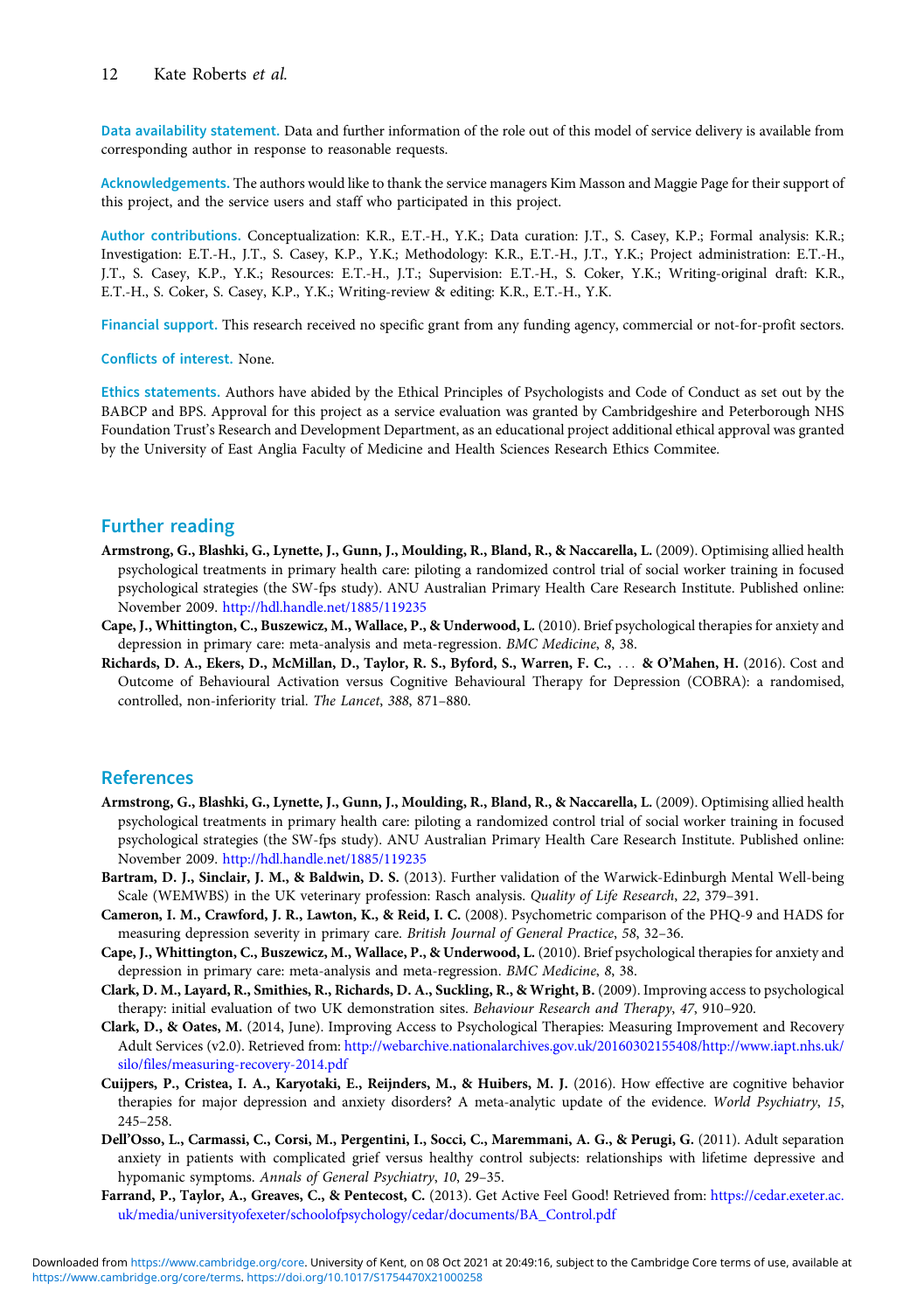- Fat, N.G., Scholes, S., Boniface, S., Mindell, J., & Stewart-Brown, S. (2017). Evaluating and establishing national norms for mental wellbeing using the short Warwick-Edinburgh Mental Well-Being Scale (SWEMWBS): findings from the Health Survey for England. Quality of Life Research, 26(5), 1129–1144.
- Graaff, A. M, Cuijpers, P, Acarturk, C., Bryant, R., Burchert, S., Fuhr, D. C, Huizink, A. C., Jong, J., Kieft, B., Knaevelsrud, C., McDaid, D., Morina, N, Park, A., Uppendahl, J., Ventevogel, P., Whitney, C., Wiedemann, N., Woodward, A., & Sijbrandij, M. (2020) Effectiveness of a peer-refugee delivered psychological intervention to reduce psychological distress among adult Syrian refugees in the Netherlands: study protocol. European Journal of Psychotraumatology, 11, 1694347.
- Jacobson, N. S., & Truax, P. (1991). Clinical significance: a statistical approach to defining meaningful change in psychotherapy research. Journal of Consulting and Clinical Psychology, 59, 12.
- Kroenke, K., Spitzer, R. L., & Williams, J. B. (2001). The PHQ-9: validity of a brief depression severity measure. Journal of General Internal Medicine, 16, 606–613.
- Lovell, K., & Richards, D. (2012). A Recovery Programme for Depression. London, UK: Rethink Mental Illness.
- McCabe, R., Garside, R., Backhouse, A., & Xanthopoulou, P. (2018). Effectiveness of brief psychological interventions for suicidal presentations: a systematic review. BMC Psychiatry, 18, 120.
- McCoy, C.E. (2017). Understanding the intention-to treat principle in randomized controlled trials. Western Journal of Emergency Medicine, 18, 1075–1078.
- Michelson, D., Malik, K., Krishna, M., Sharma, R., Mathur, S., Bhat, B., Parikh, R., Roy, K., Joshi, A., Sahu, R., Chilhate, B., Boustani, M., Cuijpers, P., Chorpita, B., Fairburn, C. G., & Patel, V. (2020). Development of a transdiagnostic, lowintensity, psychological intervention for common adolescent mental health problems in Indian secondary schools. Behaviour Research and Therapy, 130, 103439.
- Morina, N. (2020). RECHARGE: A Brief Psychological Intervention to Build Resilience in Healthcare Workers During COVID-19. Clinical trial registration no. NCT04531774. Retrieved from: <https://clinicaltrials.gov/ct2/show/NCT04531774>
- Mundt, J. C., Marks, I. M., Shear, M. K., & Greist, J. M. (2002). The Work and Social Adjustment Scale: a simple measure of impairment in functioning. British Journal of Psychiatry, 180, 461–464.
- NHS England (2016/17). Mental Health Clustering Booklet (v5.0). Retrieved from: [https://assets.publishing.service.gov.uk/](https://assets.publishing.service.gov.uk/government/uploads/system/uploads/attachment_data/file/499475/Annex_B4_Mental_health_clustering_booklet.pdf) [government/uploads/system/uploads/attachment\\_data/file/499475/Annex\\_B4\\_Mental\\_health\\_clustering\\_booklet.pdf](https://assets.publishing.service.gov.uk/government/uploads/system/uploads/attachment_data/file/499475/Annex_B4_Mental_health_clustering_booklet.pdf)
- NHS England (2015). Guidance to Support the Introduction of Access and Waiting Time Standards for Mental Health Services in 2015/16. Retrieved from: [https://www.england.nhs.uk/wp-content/uploads/2015/02/mh-access-wait-time](https://www.england.nhs.uk/wp-content/uploads/2015/02/mh-access-wait-time-guid.pdf)[guid.pdf](https://www.england.nhs.uk/wp-content/uploads/2015/02/mh-access-wait-time-guid.pdf)
- NICE (2011). Generalised Anxiety Disorder and Panic Disorder in Adults: Management. Retrieved from: [https://www.nice.](https://www.nice.org.uk/guidance/cg113/chapter/1-Guidance#stepped-care-for-people-with-panic-disorder) [org.uk/guidance/cg113/chapter/1-Guidance#stepped-care-for-people-with-panic-disorder](https://www.nice.org.uk/guidance/cg113/chapter/1-Guidance#stepped-care-for-people-with-panic-disorder)
- NICE (2017). NICE Guidance and Current Practice Report May 2017: Mental Health. Retrieved from: [https://www.nice.org.](https://www.nice.org.uk/media/default/about/what-we-do/into-practice/measuring-uptake/nice-guidance-and-current-practice-report-mental-health.pdf) [uk/media/default/about/what-we-do/into-practice/measuring-uptake/nice-guidance-and-current-practice-report-mental](https://www.nice.org.uk/media/default/about/what-we-do/into-practice/measuring-uptake/nice-guidance-and-current-practice-report-mental-health.pdf)[health.pdf](https://www.nice.org.uk/media/default/about/what-we-do/into-practice/measuring-uptake/nice-guidance-and-current-practice-report-mental-health.pdf)
- NICE (2018). Depression in Adults: Recognition and Management. Retrieved from: [https://www.nice.org.uk/guidance/cg90/](https://www.nice.org.uk/guidance/cg90/chapter/1-Guidance#stepped-care) [chapter/1-Guidance#stepped-care](https://www.nice.org.uk/guidance/cg90/chapter/1-Guidance#stepped-care)
- Ping, N., Shoesmith, W. D., James, S., Nor Hadi, N. M., Yau, E., & Lin, L. J. (2020). Ultra brief psychological interventions for COVID-19 pandemic: introduction of a locally-adapted brief intervention for mental health and psychosocial support service. Malaysian Journal of Medical Sciences, 27, 51–56.
- Richards, D. A., Ekers, D., McMillan, D., Taylor, R. S., Byford, S., Warren, F. C., ::: & O'Mahen, H. (2016). Cost and Outcome of Behavioural Activation versus Cognitive Behavioural Therapy for Depression (COBRA): a randomised, controlled, non-inferiority trial. The Lancet, 388, 871–880.
- Richards, D. A., Hill, J. J., Gask, L., Lovell, K., Chew-Graham, C., Bower, P., Cape, J., Pilling, S., Araya, R., Kessler, D., Bland, J. M., Green, C., Gilbody, S., Lewis, G., Manning, C., Hughes-Morley, A., & Barkham, M. (2013). Clinical effectiveness of collaborative care for depression in UK primary care (CADET): cluster randomized control trial. BMJ, 347, f4913.
- Richards, D. A., & Whyte, M. (2011). Reach Out: National Programme Student Materials to Support the Delivery of Training for Psychological Wellbeing Practitioners Delivering Low Intensity Interventions (3rd edn). London, UK: Rethink Mental Illness.
- Shafran, R., Myles-Hooton, P., Bennett, S., & Öst, L-G. (2021). The concept and definition of low intensity cognitive behaviour therapy. Behaviour Research and Therapy, 138, 103803.
- Spitzer, R. L., Kroenke, K., Williams, J. B., & Löwe, B. (2006). A brief measure for assessing generalized anxiety disorder: the GAD-7. Archives of Internal Medicine, 166, 1092–1097.
- Sprong, A. J., Clare, I. C. H., Galante, J., Crawford, M. J., & Jones, P. B. (2021). Brief psychological interventions for borderline personality disorder. A systematic review and meta-analysis of randomised controlled trials. Clinical Psychology Review, 83, 101937.